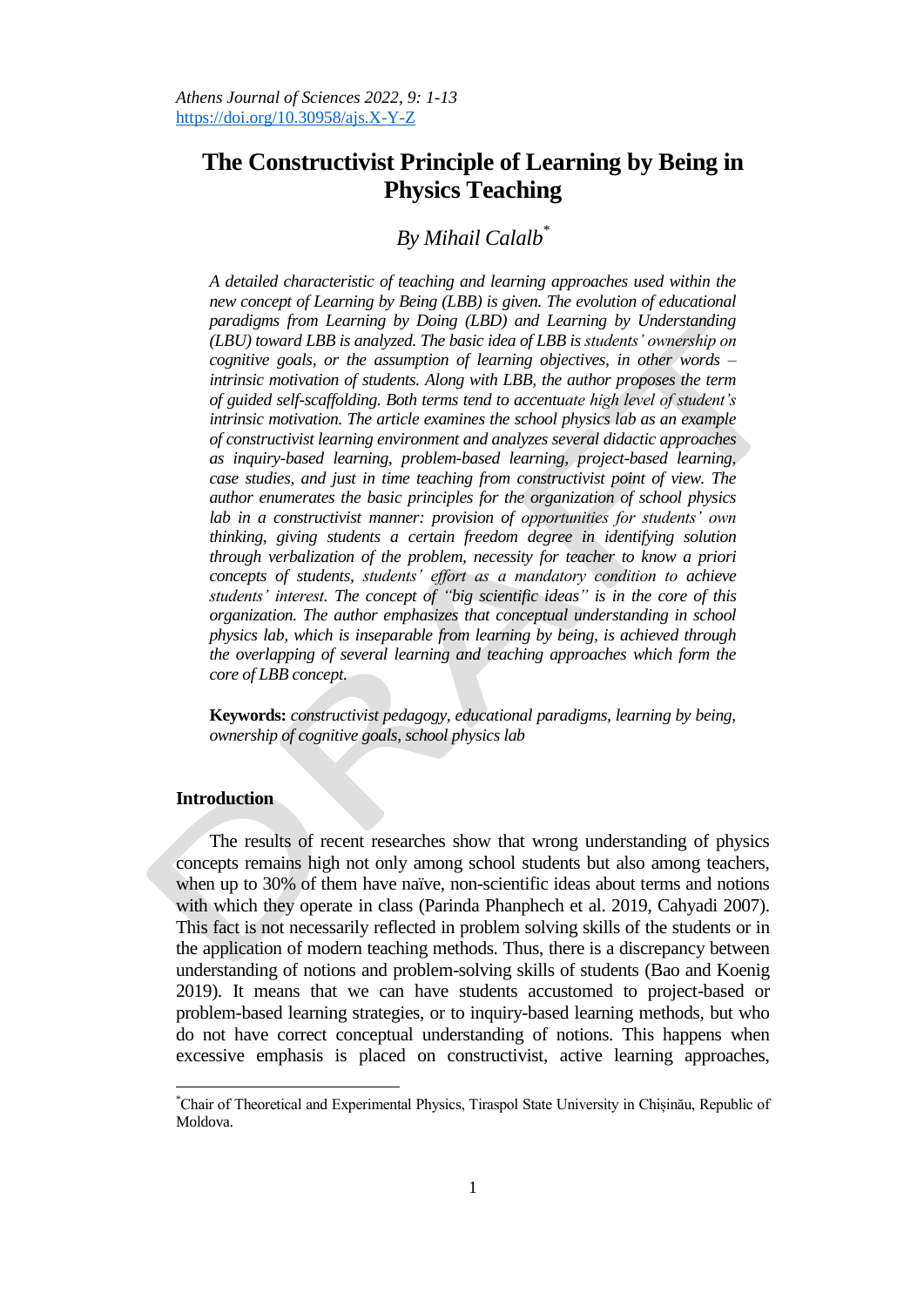because conceptual understanding does not appear as a result of the repetitive practice of solving simple problems or carrying out laboratory work only following teacher's instructions. Thus, the so-called "active" learning, the false Brownian movement of students in the classroom, still does not ensure understanding (Calalb 2017).

In this article, we will start from the basic idea that there is no understanding without reflection, which in its turn, can be encouraged by creating in classroom the premises for conversation, discussion, and analysis (Von Glasersfeld 2001). As a result, the logic chain Conversation - Reflection - Understanding should be present in any physics lesson. Considering this, the Section I of this article analyzes the basic principles for embedding constructivist didactics into physics class.

As the formulation of teaching principles is not yet teaching, we will analyse the evolution of educational paradigms from well-known one of *Learning by Doing* to the recent concept proposed by the author – *Learning by Being*. This evolution reflects the main problem educational systems from various countries face. Namely, low motivation and interest showed by the majority of school students for learning (OECD 2017). In this way, the higher is students' involvement degree into class activities, the more successful is that strategy. More and more researchers and teachers realise that school does not belong to entertainment industry and student centered education hides actually the central role of the teacher. For example, the Section II of this article presents three-step ladder of paradigms. We analyse each paradigm from the perspective of student's role in the learning process and propose an integrated approach named *Learning by being*. In addition, based on the results of the *Visible Teaching Learning* (VTL) theory, the impact factors on academic achievement of students are analysed for the case of several constructivist strategies (Hattie 2009). In this context, in *Learning by being* we put the accent on student's *ownership of cognitive goals* or *assumption of cognitive goals.*

Section "Student's Role Within LBB", from the perspective of main principles of learning by being such as student's personal learning effort or metacognition, analyzes the student's place within several teaching approaches, which have a high impact factor proven by VTL. Section "Teacher's Role Within LBB" examines such approaches like: a) guided self-scaffolding; b) structuring of new information; c) recurrent application of previously learned knowledge; d) problem solving; and e) seeking help. All these approaches are inherent to Learning by being and strongly correlate with VTL principles. Along with the term of *learning by being*, the author also proposes for the first time the term of *guided self-scaffolding*. Both terms tend to accentuate high level of student's intrinsic motivation. Last section presents the main obtained results and draws several major conclusions from the perspective of the new approach of *Learning by being*.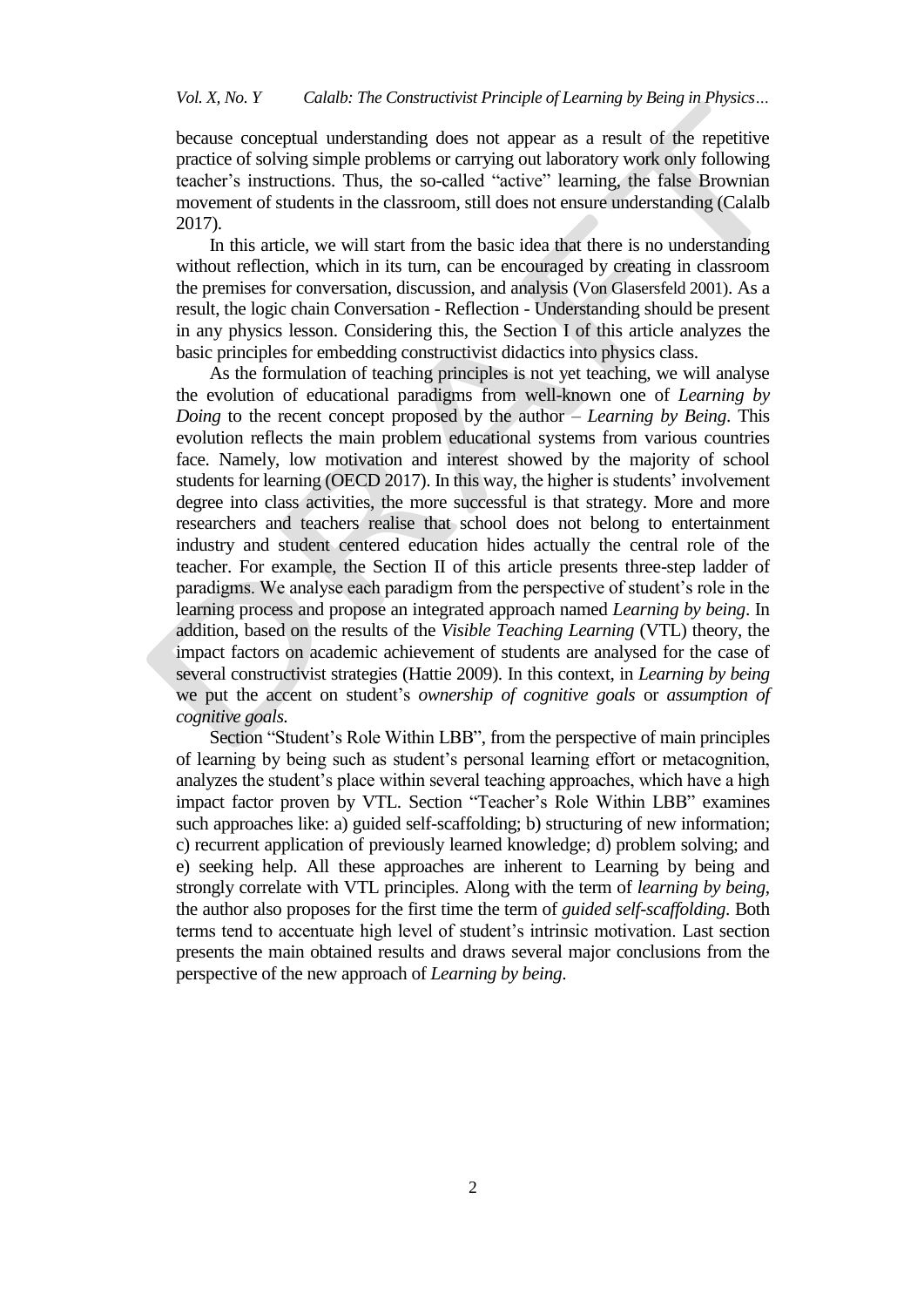## **School Physics Lab as Constructivist Learning Environment**

The need for constructivism in physics class is fully justified because it comes from the fight against students' boredom and their low motivation for sustained cognitive effort. This led to the replacement (mostly in science education research at this moment) of conventional teaching, which has formed absolutely all illustrious physicists, with a series of modern methods in which the student "reconstructs" existing knowledge and builds his/her own (scientific or less scientific) vision of the world. The good part here is the student's personal learning effort, which ultimately leads to the formation of sustainable lifelong learning skills – the school's goal in the era of technological and information boom. With a good organization of the lesson in constructivist style, when the student is in his/her zone of proximal development, the cognitive success is ensured (Anamezie 2018, Akanwa and Ovute 2014).

Let us start with several principles of constructivist didactics that we will take into account within school physics laboratories. First, create opportunities for students to manifest their own thinking. Do not start the lesson with the issuance of undeniable truths. Second, namely the students formulate the problem and it is their duty to identify the solution through conversation, when they verbalize the problem, the phenomenon, the notions, the quantities, and the possible relations between them. Third, in order to build correct conceptual understanding, it is mandatory to know what are the a priori representations and conceptions of the students. In addition, it is not a given that, after the lesson, the students will assume the teacher's conception. Fourth, along with subject knowledge, the teacher has an arsenal of teaching methods and techniques suitable to different situations, all aimed at awakening and forming the students' interest. Fifth, when evaluating student's work avoid giving such marks as "wrong" or "insufficient", if you know that the student has made an effort.

These principles can be easily followed within any constructivist teaching method. The only requirement is that students should be accustomed to them, because the sporadic, facade application of modern methods confuses students, having a negative impact on their academic achievement and conceptual understanding. In addition, before adopting a method, as in any conventional class, we will define the learning objectives in terms what the student should be able to do (explain, calculate, elaborate ... etc.). Further we will briefly characterize some methods that allow the implementation of constructivist approach within school physics lab.

a. *Inquiry-based learning* or reflexive learning, known as IBSE (inquirybased science education). Recommended for beginning teachers. The organization of student – teacher interaction and the guidance of the research action of the students is the essence of IBSE. For example, in order to make students learn and understand as many notions as possible during a lesson, it is advisable to embed a peer instruction moment (Crouch and Mazur 2001).

b. *Problem-based learning*, PBL. An authentic, open-ended issue is debated within PBL class. PBL requires teachers who are experienced in organizing peer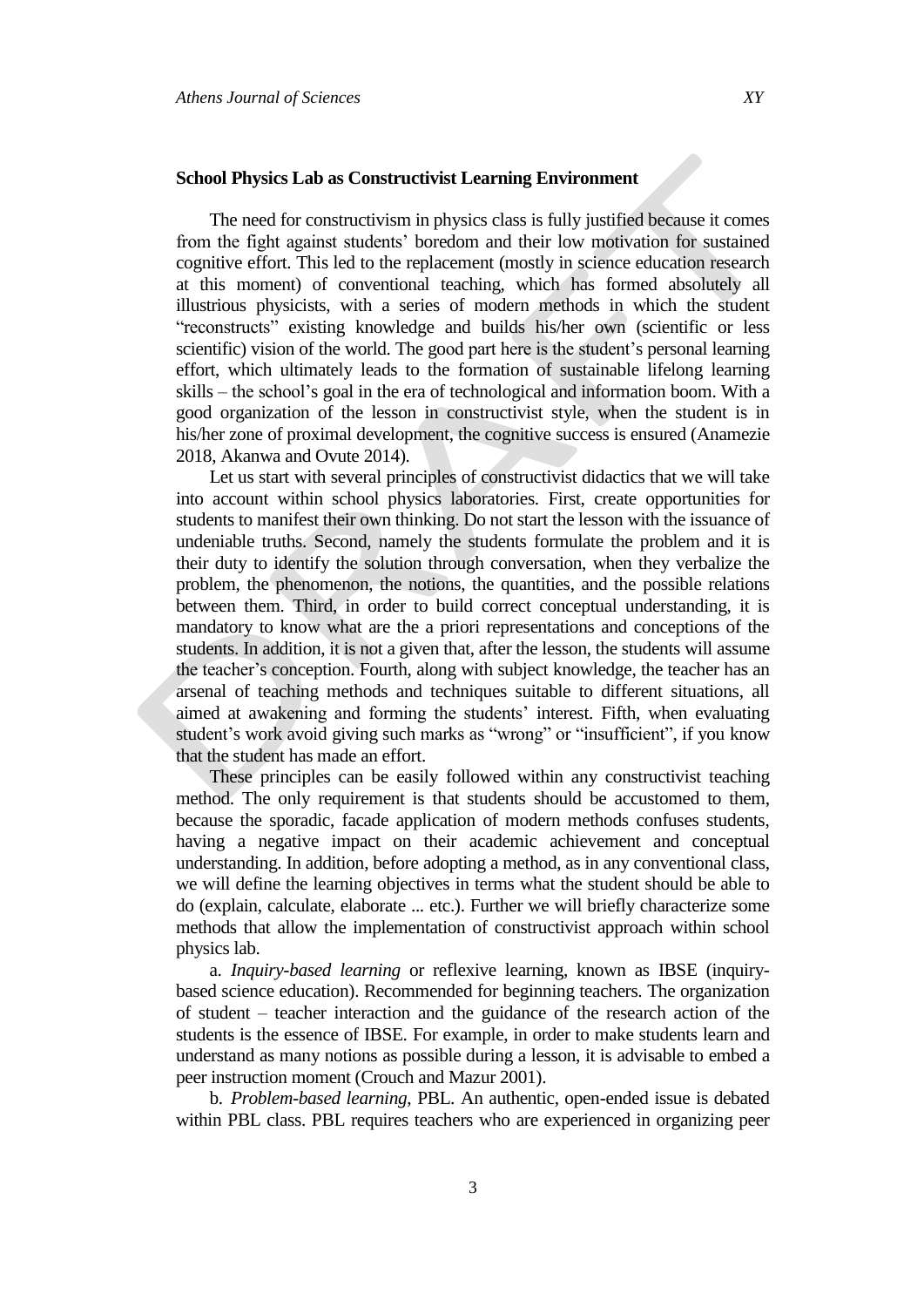instruction, or in any other method of cooperative learning. Among all methods, PBL is most valuable because: i) PBL suits to the existent curriculum (while other methods require reconceptualization of the curriculum); ii) PBL forms students with sustainable lifelong learning skills; iii) The student's scientific conceptual understanding of the world is the result of the student's personal cognitive effort within PBL; and iv) PBL prepares students for cooperation and teamwork.

c. *Project-based learning* where students cooperate within teams, but each team member has his/her individual responsibility for the entire project, but learning objectives are mandatory for all students. As the project suits well with the concept of "big scientific ideas", we have to restructure the curriculum into such ideas, so that a project corresponds to one big scientific idea (Harlen 2010). For example, within the  $6<sup>th</sup>$  grade physics course during the whole academic year the students will develop ten small projects, each project containing about three new notions:

- Mass, volume and density.
- Motion and rest.
- Force, weight, gravitational acceleration.
- Atoms and molecules.
- Gas, liquid and solid bodies.
- Temperature, thermal equilibrium.
- Thermal expansion/contraction.
- Nature of electricity, electrical charges.
- Conductors and insulators.
- Magnets, magnetic poles.

d. *Case studies* are less common in physics lessons because it is time consuming for teacher to prepare the necessary information, but  $11<sup>th</sup>$  and  $12<sup>th</sup>$ grades students could apply case studies, when they examine a problem in a global context. For example, in the  $12<sup>th</sup>$  grade physics course, the study of the external photoelectric effect can be done in the context of renewable energy or in the context of the analysis of the multiple applications of photoelectric emission.

e. *Just-in-time learning* suits to online teaching because it allows the distribution of tasks and the evaluation of individual responses of students. In its essence, the method *Just-in-time learning* is an online translation of frontal teaching method, when students have to keep up with the lesson and daily tasks. From teacher it requires flexibility and experience in order to adjust the delivery of the course according to the answers received from the students.

We emphasize that the methods presented here are learning and not teaching ones. It does not imply that teacher does not remain the central figure in class. In the same time, teacher and students strictly share their distinctive parts of responsibility. It means that the learning objectives are not optional and the learning effort is mandatory, because without effort there is no ascent. That is why ludic education has a smaller impact factor on students' academic achievement than conventional-frontal teaching (Hattie 2009).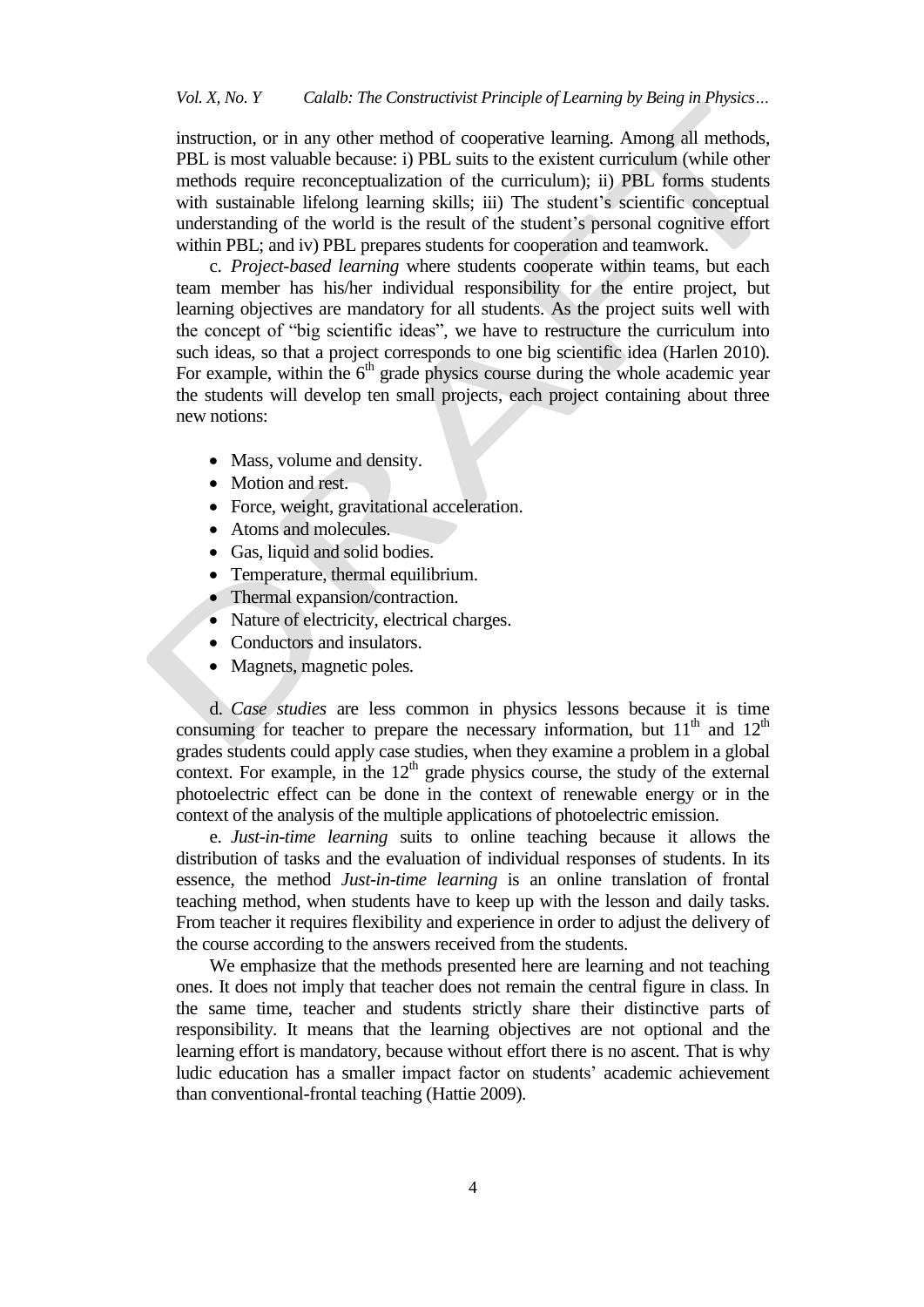In conclusion, although constructivist methods are different, there are some common moments: a) reflective learning in physics laboratory; b) enhanced (in comparison with conventional teaching) student-student communication (IBSE, peer instruction, PBL) and student-teacher communication (IBSE, scaffolding); and c) intuitive structuring of information. Thus, the distinctive features of school physics lab organized in a constructivist manner are:

- Unlike the common custom, in a constructivist class the teacher organizes laboratory at the beginning of new chapter because at this stage, the cognitive goals are formulated as a research problem and students better understand the notions and connections between new terms within their research projects.
- One laboratory corresponds to one research project and to one big scientific idea.
- In order to achieve deep conceptual understanding, students study no more than three physical concepts within one physics lab.
- First comes understanding of the notions and connections between them, then - formulas and problem solving. Avoid sterile formulas during the laboratory measurements. Juggling with simple formulas does not bring understanding of physical meaning.
- The students estimate and analyze the possible results before measurements. Estimating results develops both the understanding of physical meaning and the mathematical skills of students.
- The students discuss and debate the obtained results at group and class level. Without the moment of analysis and reflection, the laboratory work is useless.
- Laboratory ends with a homework task, which should look like a small challenge and not time consuming. Homework is mandatory, but in order to avoid frustration and maintain interest, it should be accessible to all students.

Thus, a successful organized physics laboratory in a constructivist style will necessarily access a series of intelligences (bodily - kinesthezic, spatial, logical mathematical, linguistic, intra- and inter-personal), none of them being superior to the others (Aina 2018). For example, interpersonal intelligence is about communication, and communication, in its turn, ensures the mutual feedback. Without feedback the student only guess the teacher's objectives, and the teacher does not know the initial conceptions of the student, nor what the student understood from his/her discourse (Hattie 2009). It is about visible teaching and learning, VTL.

In order to structure the information in an intuitive way, there are several related approaches: reference signals, concept or cognitive maps, graphic organizers (Шаталов 1979, Iofciu et al. 2010, Placing 2006). These approaches allow students to have an overview on a body of knowledge, structure the knowledge, help them in understanding new notions, facilitate conceptual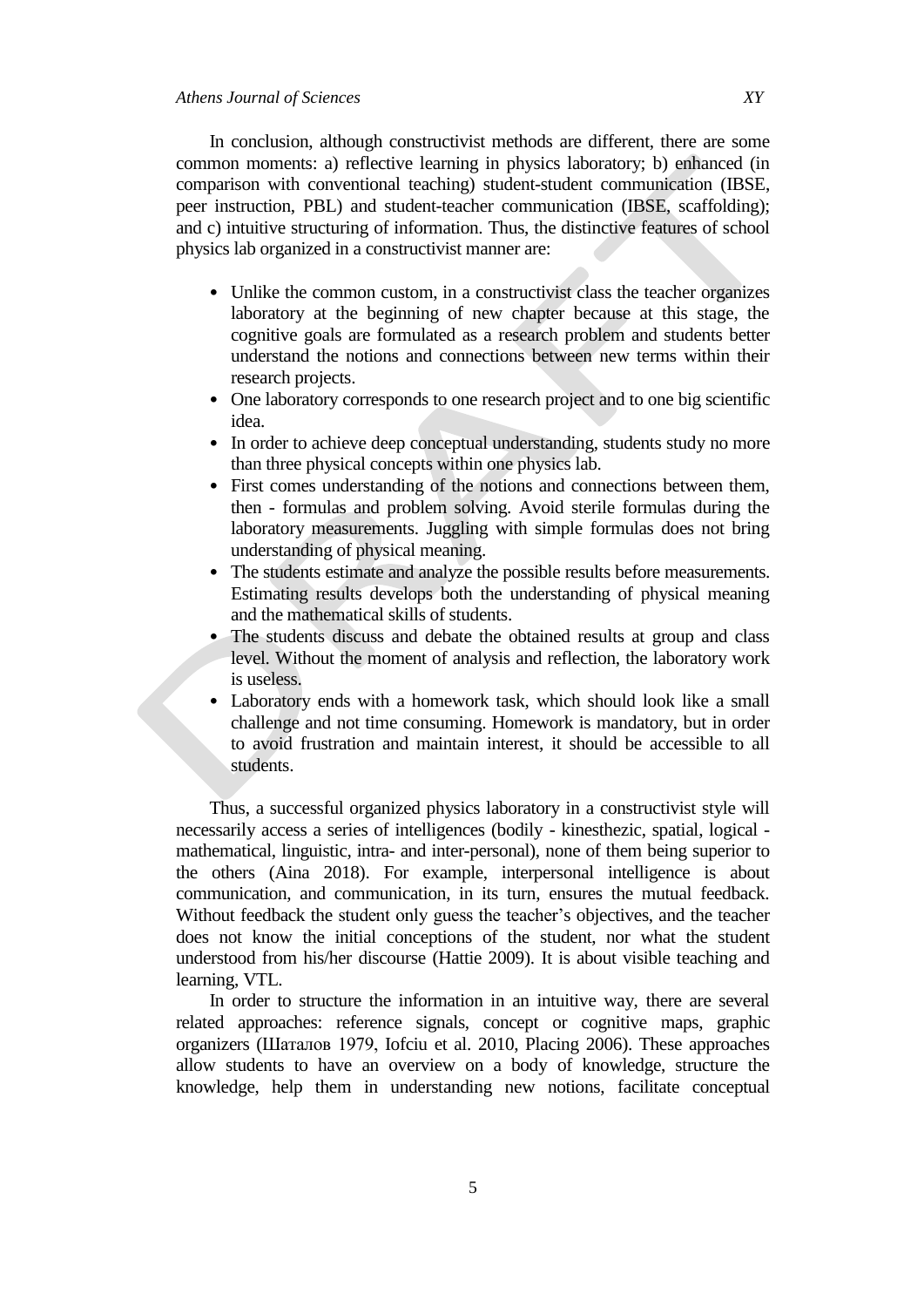learning, and eliminate students' boredom and fatigue. In addition, as a way of learning, students may be involved in the creation of these intuitive teaching aids.

#### **The Ladder of Educational Paradigms**

There is no modern paradigm, which does not declare itself as a constructivist one. It is fashionable to put the accent on student's active role within teaching – learning process. For example, let us examine the first step of the ladder of educational paradigms – one of the well–known strategy of Learning by doing, LBD, which tries to find solutions for more noticeable presence of students in class. A LBD approach is ludic education. According to the VTL theory, ludic education has an impact factor on students' academic achievement equal to 35% (Hattie 2009). Another LBD approach is problem-based learning with lower impact factor – 26%. If we relate to benchmark level of 40%, which corresponds to the case when an experienced teacher applies conventional frontal teaching during two years, these approaches have a negative impact factor, because doing is far away from understanding.

The next step on the ladder of educational paradigms is the one of Learning by understanding, LBU. The transition from the linear paradigm of doing to the one of understanding requires a higher degree of students' involvement. Thus, it is about understanding through involvement. Thus, LBU requires a more advanced level of communication. Good communication requires and atmosphere of empathy. A good example of LBU is IBSE, which has an impact factor two times higher than ludic education – 77% (Bao and Koenig 2019). Thereby the LBU approach has a double effect compared with LBD.

Further, the third step in the evolution of educational paradigms is *Learning by being,* LBB, when the student not only knows the learning objectives, but also assumes them. Thus, LBB is about the *ownership of cognitive goals*. LBB has several distinctive components such as: independent research with an impact factor on students' academic achievement equal to 83%, knowledge of success criteria – 113%, revealing similarities and patterns – 132%. Since LBB integrates these highly efficient strategies (two – three times higher than conventional teaching), due to the synergy effect the impact factor for *learning by being* is much higher than the given numbers. Thus, simultaneous or parallel application of such didactical strategies, all of them being based on deep intrinsic motivation, would give strong cumulative effect.

#### **Student's Role within LBB**

In this section, we will examine the requirements for what students should be able to do in order to apply efficiently LBB approach.

#### *Knowledge of Learning Objectives and Assumption of Learning*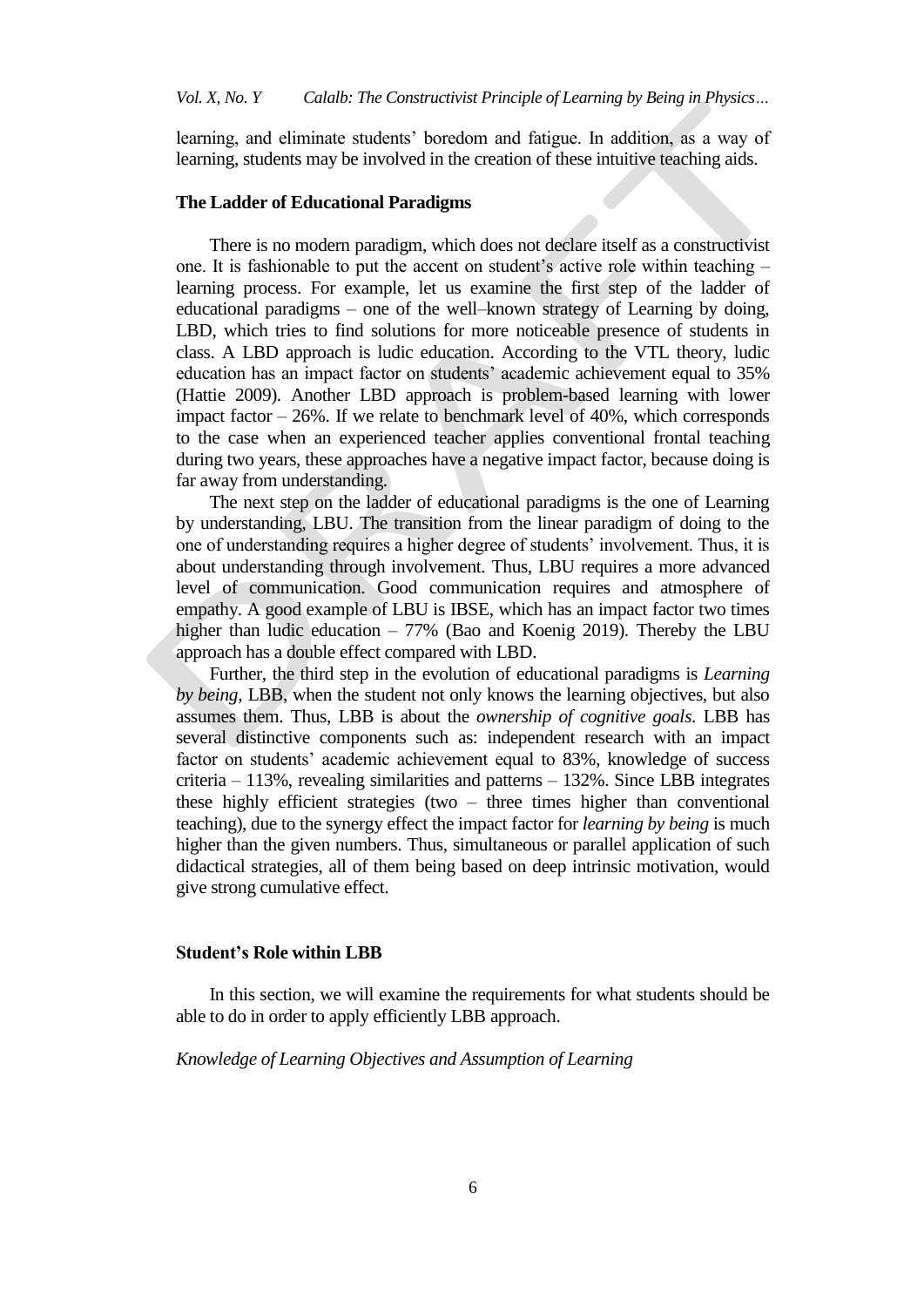According to VTL this strategy has an impact factor on academic achievement of students equal to 113% (see Table 1). It is a common thing that each class starts with clear definition of the learning objectives: what students need to know, understand, and be able to do. However, we have to emphasize that in LBB each student must not only know the learning objectives, but also assume them. In order to achieve this highest level of intrinsic motivation, the learning objectives must be challenging and exciting for students, according to their current level of knowledge. Thus, the teacher should act at the edge of their zone of proximal development. Here we recall well-known didactical principle of learning with effort, because only the effort develops, and any ascension requires effort. For a better assimilation of cognitive goals of the lesson, we can group the learning objectives according to the concept of big scientific ideas. Thus, in order to obtain a more advanced involvement degree of students, we may prepare a series of questions such as: a) What do you think should follow after previous subject? b) What will be the aims of today's lesson? c) What do we already know and would it help us to reach today's goals? d) What should we do in order to achieve our goals?(Killian 2014). As we can see from the structure of these questions, we actually prepare students for inquiry-based learning. Such type of learning will be a successful one if the impulse for research comes intrinsically from students.

| <b>Teaching approach</b>             | <b>Didactical</b><br>principle         | <b>Didactical tools or means</b>                                 | <b>Impact</b><br>factor |
|--------------------------------------|----------------------------------------|------------------------------------------------------------------|-------------------------|
| Assumption of<br>learning objectives | Learning effort                        | Structuring of learning goals<br>Inquiry-based learning          | 113%                    |
| <b>Active Involvement</b>            | Practice                               | • Series of practical tasks with<br>different complexity degrees | 77%                     |
| Knowledge of<br>understanding degree | Scientific<br>character of<br>teaching | Offline digital evaluation system<br>Peer instruction            | 129%                    |
| Structuring new<br>material          | Intuitiveness of<br>teaching           | Support signals<br>٠<br>Interactive white board                  | 114%                    |
| Fostering<br>metacognition           | Consciousness of<br>learning           | Analysis of learning strategies<br>$\bullet$<br>Self-assessment  | 61%                     |

**Table 1.** *Key Features of Several High-Impact Teaching Approaches Used Within LBB*

## *Active Involvement*

When the teacher comes with a new subject, the first question of students is "What use is it?" In order to remove this refractory attitude, the teacher should prepare series of practical examples that directly give an explicit answer. Active involvement suits to another well-known didactical principle of practice and training. It contributes to a deeper understanding especially when it has a permanent recurrent character. For this purpose, the practical examples and the tasks proposed later to the students will be of a certain degree of complexity, so that the students can break them down into stages. Thus, we not only say and show, but also challenge the students for a creative fulfilment of tasks. In addition, we could say that the teacher may apply within each lesson the rules for a good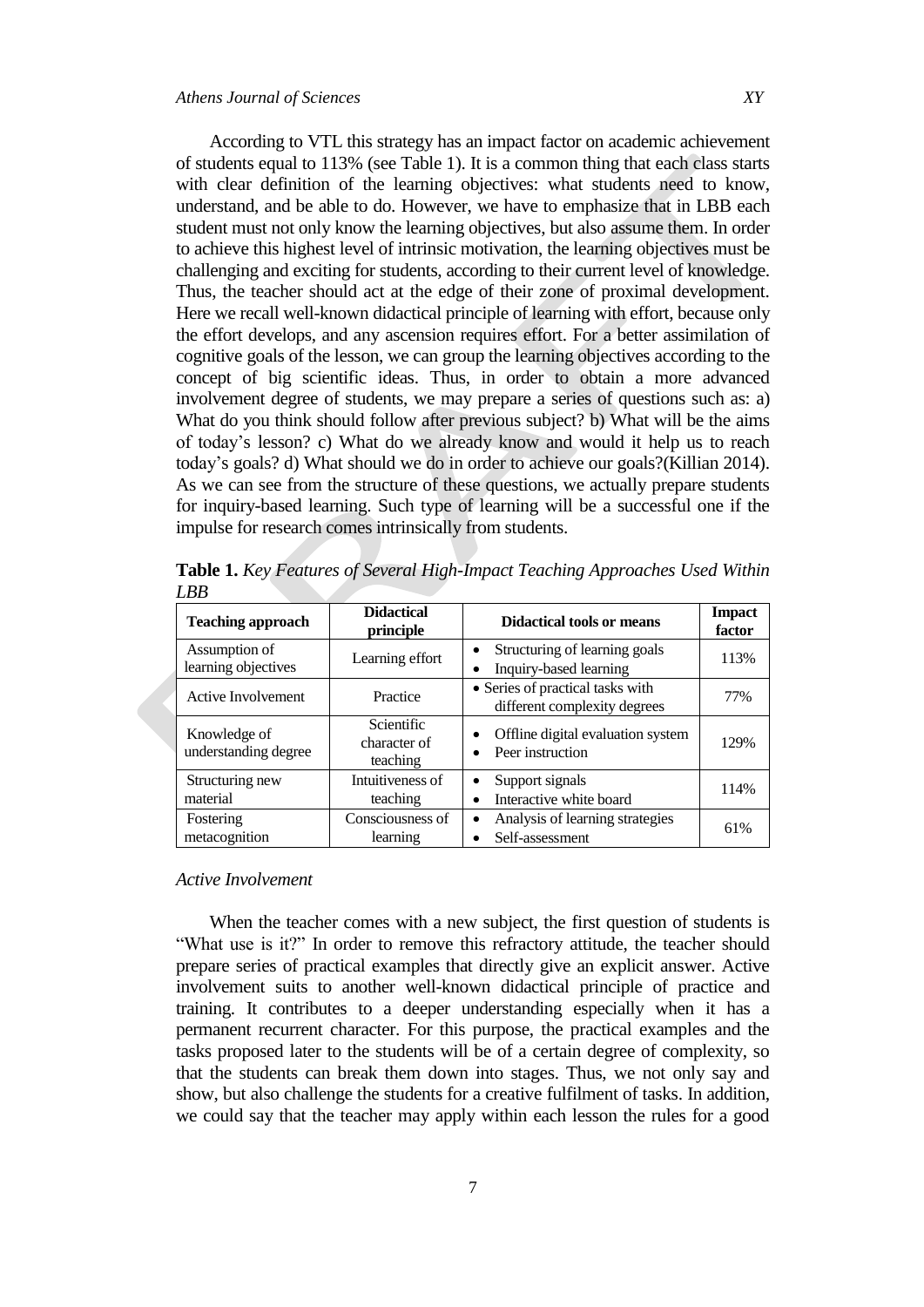## *Vol. X, No. Y Calalb: The Constructivist Principle of Learning by Being in Physics…*

presentation. For example: firstly we tell the students what we are going to talk about; then we present the content by underlining the main moments; then we invite the students to draw conclusions; finally the students analyse if and how the objectives of the lesson were achieved.

# *Knowledge of Understanding Degree*

Feedback is the essence of *visible teaching and learning*. In order to be useful, it has to be mutual and simultaneous. For this purpose, the teacher divides the lesson into several sequences, so that a sequence will answer a question related to a new notion. We examine a new notion only if the previous one is understood. An offline digital assessment system will ensure the participation of all students in this ad-hoc formative evaluation, i.e., the total inclusion of students in questioning. This strategy of sequential teaching corresponds to an important didactical principle that the student must leave the classroom with the learned lesson, which means – with the scientific understanding of new concepts and inclusion of these notions in his/her active vocabulary. A good example in this sense could be peer instruction strategy (Crouch and Mazur 2001).

#### *Anchoring New Material into the Student's Conscious and Subconscious*

LBB is more concerned with deep understanding than superficial knowledge. Only "unforgettable" knowledge has a visible impact on a student's personality and lifelong learning skills. Storing a certain amount of information is impossible without structuring, which could be in the form of diagrams, tables, maps, etc. generically called landmarks, support signals, or cognitive maps (Шаталов 1979, Iofciu et al. 2010, Placing 2006). This approach corresponds to the didactic principle of intuitiveness. For example, logical connections between new concepts or terms can be easily presented nowadays using interactive whiteboard tools. The diagrams built by the teacher will contain only landmarks (expressions, symbols, images, video files), which will help to form logical connections and anchor new matter in the student's conscious and subconscious. Research shows that it does not matter who drew the support signals – the teacher or the student (Lavery 2010). However, it is advisable to involve students in the development of cognitive maps. See, for example, the experience of the e-Twinning program (Istrate et al. 2018).

#### *Fostering Metacognition*

Metacognition assumes that the students: a) analyze what strategies they will use in order to accomplish the task; b) argue why they have selected a certain strategy; c) estimate the possible result; d) analyze the obtained result; e) decide if it is necessary to change the strategy for carrying out the task. Thus, awareness and understanding by students themselves of their way of thinking in the case of learning is more than applying a learning strategy, taken from the teacher. In this way, the metacognition is equivalent to the didactical principle of consciousness of learning and closely relates to the assumption of learning objectives by the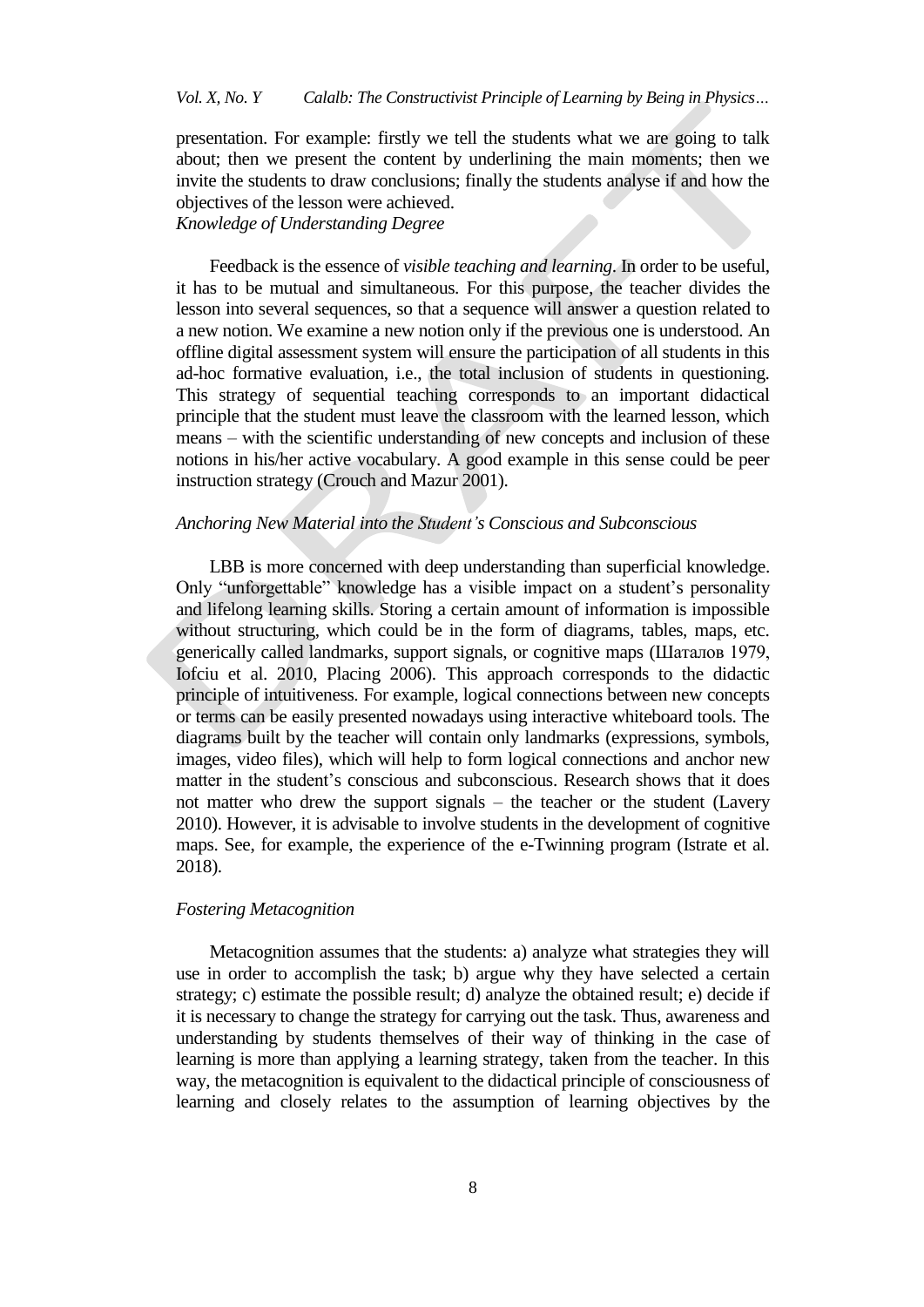students (Kirschner et al. 2006). Like in sport when the athlete not only knows what the coach wants from him/her, but also assumes these tasks as his/her own goals and he/she has all physical, technical, tactical and emotional means to achieve the goal set initially by the coach.

# **Teacher's Role within LBB**

Just as there is no efficient teaching without active involvement of the student, in the same way there is no successful learning without teacher guidance. Thus, the student – teacher interaction acts as a harmonic oscillator, with features determined by those of its constituents. Considering this, we examine in this section the role of the teacher in a series of learning approaches used within LBB. The impact factors of these learning approaches on students' academic achievement and the related didactical tools are given in the Table 2.

**Table 2.** *Key Features of Several High-Impact Learning Approaches used within LBB*

| Learning approach                      | <b>Didactical principle</b>                          | Didactical tools or means                   | <b>Impact</b><br>factor |
|----------------------------------------|------------------------------------------------------|---------------------------------------------|-------------------------|
| Guided self-scaffolding                | Learning through<br>effort                           | <b>IBSE</b><br>Problem – based learning     | 75%                     |
| Structuring of<br>information          | Consciousness                                        | Highlighting<br>Revealing the logical links | 85%                     |
| Recurrent use of<br>previous knowledge | Consistency and<br>systemic character of<br>learning | Retrieval<br>Integration<br>Practice        | 93%                     |
| Problem solving                        | Active character of<br>learning                      | Analysis<br>Formulation of patterns         | 92%                     |
| Help seeking                           | Commitment                                           | Offering and asking feedback                | 72%                     |

## *Guided Self-Scaffolding*

The student's mind is far to be *tabula rasa*. Students already understand the world – in their own way, often having naive or quasi – scientific representations. In this context, we have to remind that the task of the school system is to form citizens with scientific understanding of the world. Any learning act has several stages: a) understanding; b) sublimation to the essence; c) coding; d) transferring the knowledge into the category of deep one. Without the last two stages, knowledge remains into the phase of the superficial one, volatizing rapidly and having no noticeable impact on personality development. Research shows that students had better encode new information when they connected it with their previously existing knowledge and understanding (Killian 2019). In this sense, for the effective application of this strategy based on previous knowledge, the teacher will teach the students to ask themselves the following questions about how and what they learned: a) Did it *confirm* what I already knew? b) Did it *complete* what I already knew? c) Did it *cancel* what I think I knew? d) Did it *challenge* me for deeper research? Thus, it is about activating a scheme through which new knowledge is connected with previous one. Learning with this scheme can be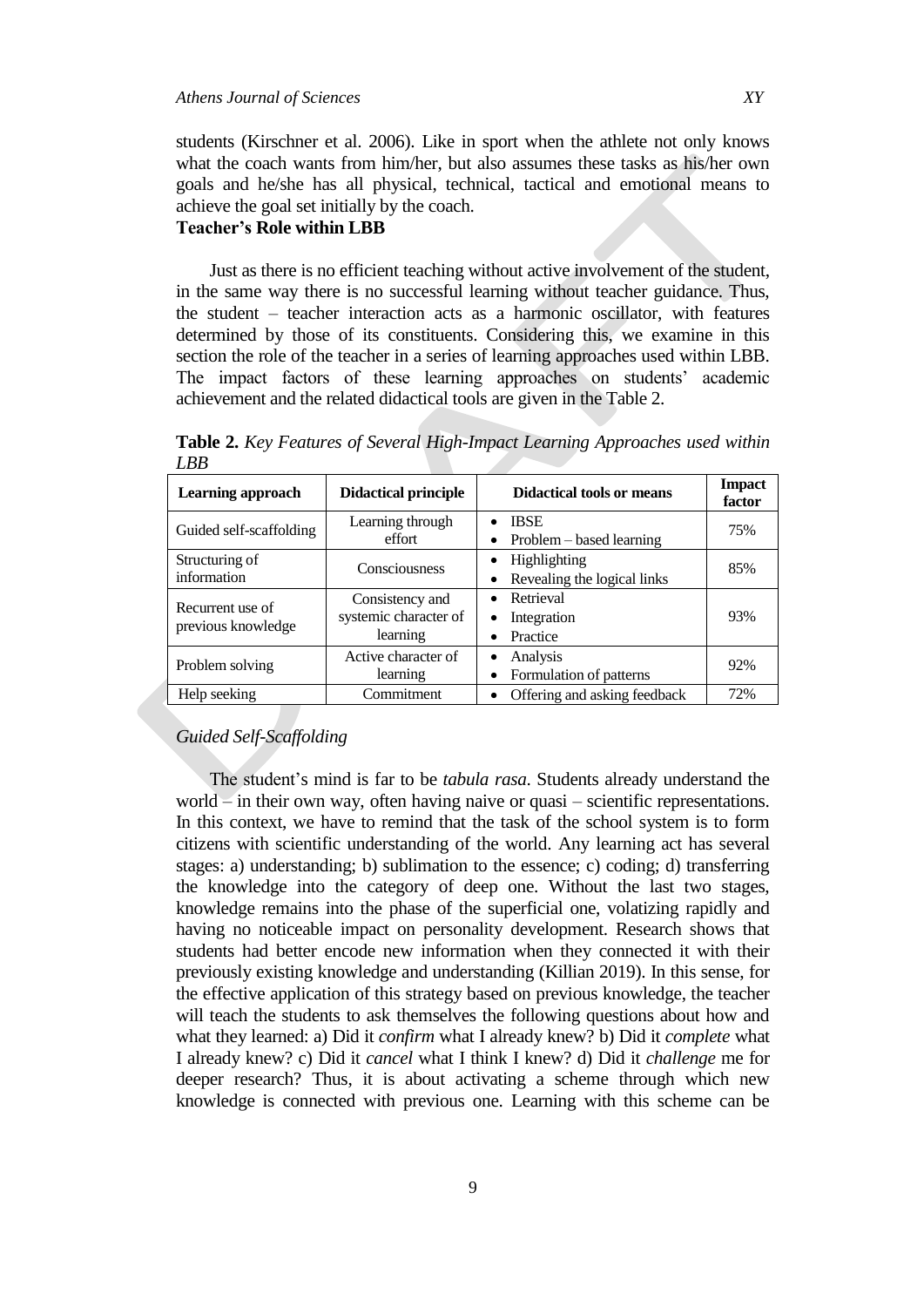## *Vol. X, No. Y Calalb: The Constructivist Principle of Learning by Being in Physics…*

easily performed even in primary classes, when pupils are taught to summarize the text they read. In fact, this process lays the foundations for the formation of critical and analytical thinking, which will facilitate learning through research in middle school and in high school. In addition, this set of simple questions contributes not only to the student's understanding and assumption of cognitive objectives, but also to the formulation of their own learning objectives. Thus, the student knows which learning vector he is going to and is able to anticipate what he will learn in the near future. In this sense, we could say that the strategy of basing on previous knowledge facilitates the anticipation by the students of their future learning finalities, because the students are aware about their learning and fully assume the learning process. This is why the reliance on previous knowledge has such a big impact – 92% on the student's academic success. If in the international literature there is a talk about the scaffolding process (in the context of inquiry-based learning), then here we could introduce the term of *self-scaffolding*, which would emphasize the student's personal effort in inquiry-based learning.

### *Structuring of Information*

It is another approach that is going to be learnt, which fully requests student's effort and involvement. The process involves the introduction by the students themselves of the titles, subtitles, bulleted lists, underlining, etc. In addition, here we could add the analysis of information coming from different sources. This is what good students do at university when they prepare for exams, but for school students, at least in middle school, it is a little bit unusual. Thus, structuring of information relates with the formation of analytical and critical thinking skills. For this reason, the permanent application in the classroom of this strategy of information structuring has a significant impact of 85% on academic success (see Table 2). We have to note that structuring is a mandatory step before understanding and memorization (Van der Graaf et al. 2019). The procedure of structuring information is similar in some extent to diagonal reading, useful in the case of a large amount of information, when the reader is forced to separate the necessary from useless. Thus, we consider if the student is get used with permanent structuring of new information, he/she is immunized against surrounding informational buzz, which has a deviant action on the motivation to learn, because it induces a false impression of knowing the subject.

### *Recurrent Application of Previously Learned Knowledge*

Here we talk about information retrieval by applying it to understanding and studying a new situation; in other words, the practical application at a deeper level. The benefits are multiple. For example: a) learning new material in a practical way that involves the formation of sustainable knowledge about things, phenomena, and procedures; b) passing the previous knowledge from the category of operative memory into deep understanding, which also implies a certain degree of mastery in the application of research skills. We have to emphasize that this strategy is one of learning (not of teaching) where the student uses his/her research skills, formed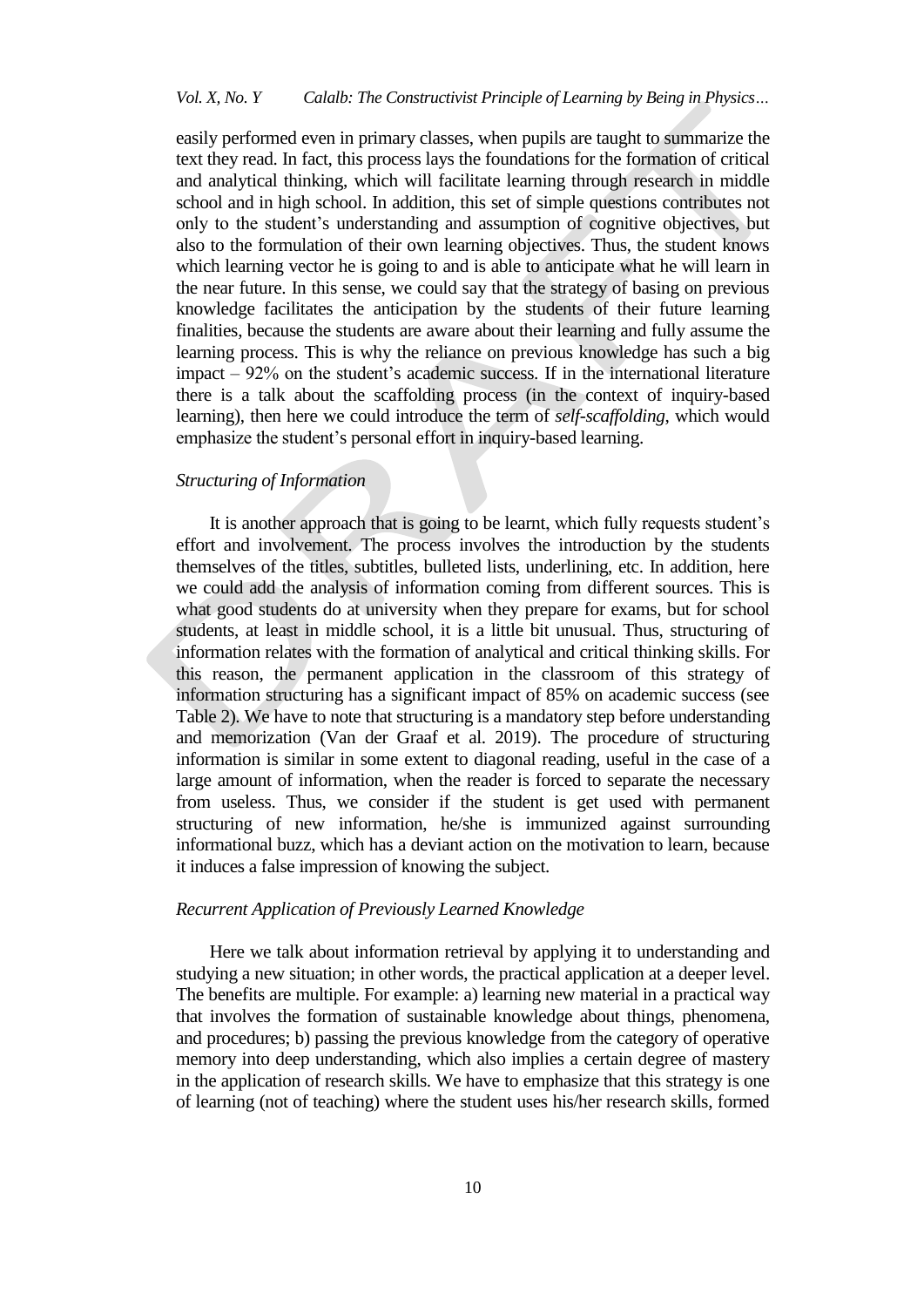during previous grades. This strategy is not about practice or repetition when the goal is to "strengthen the material", but it is about the student's conquest of a new fortress of knowledge with the same available weapons (skills). Therefore, recurrent application is a learning strategy that integrates previous knowledge into future ones. It is effective when students do not use textbooks or course notes, when they are alone with their skills and knowledge. It means that new knowledge is built on a stable foundation.

## *Problem Solving*

Problem solving is an approach which has 92% impact on the students' academic success. In order to solve a problem the student must be able to:

- Understand the problem (this is proved if the student can reformulate the problem, emphasize the essential and detach auxiliary details).
- Create a plan for solving the problem (by arguing a strategy and choosing it from a number of possibilities).
- Solve the problem by following the outlined plan.
- Analyze the obtained solutions, relating them to the initial statement and data.
- Formulate a pattern or procedure for solving such type of problems.

All these verbs refer only to student. The teacher is the facilitator, site manager. We have to underline that namely permanent application, starting from primary school or even kindergarten, forms problem-solving skills, and prepares students for wide application of inquiry in middle and high school. The aboveenumerated steps of this strategy require a certain degree of automatism, which can be achieved by practicing in a learning environment that promotes learning, such as, for example, the general atmosphere of empathy in the classroom, which leaves room for personal effort.

## *Seeking Help*

Seeking help is a learning approach, which proves that the student has already taken over the learning objectives proposed by teacher and is oriented toward achieving them. It also reminds us that communication skills are a part of lifelong learning skills (Calalb 2018). Diminishing student – teacher communication factor, as seemingly unimportant compared to the immediate learning objectives, decreases the rate of academic success. Moreover, if the student seeks help it denotes that he/ she already is engaged in the lesson and there is no longer the question of demotivation, low interest or commitment to personal effort. The student who seeks help both from colleagues and from teacher is a recoverable one because he/she already is in the process of independent learning. Based on this reason, seeking help from the student part has almost double impact compared with the case of frontal teaching by an experienced teacher (72% versus 40%), which confirms once again that the most important thing in the classroom is the student's personal effort. Indeed, research shows that content knowledge level of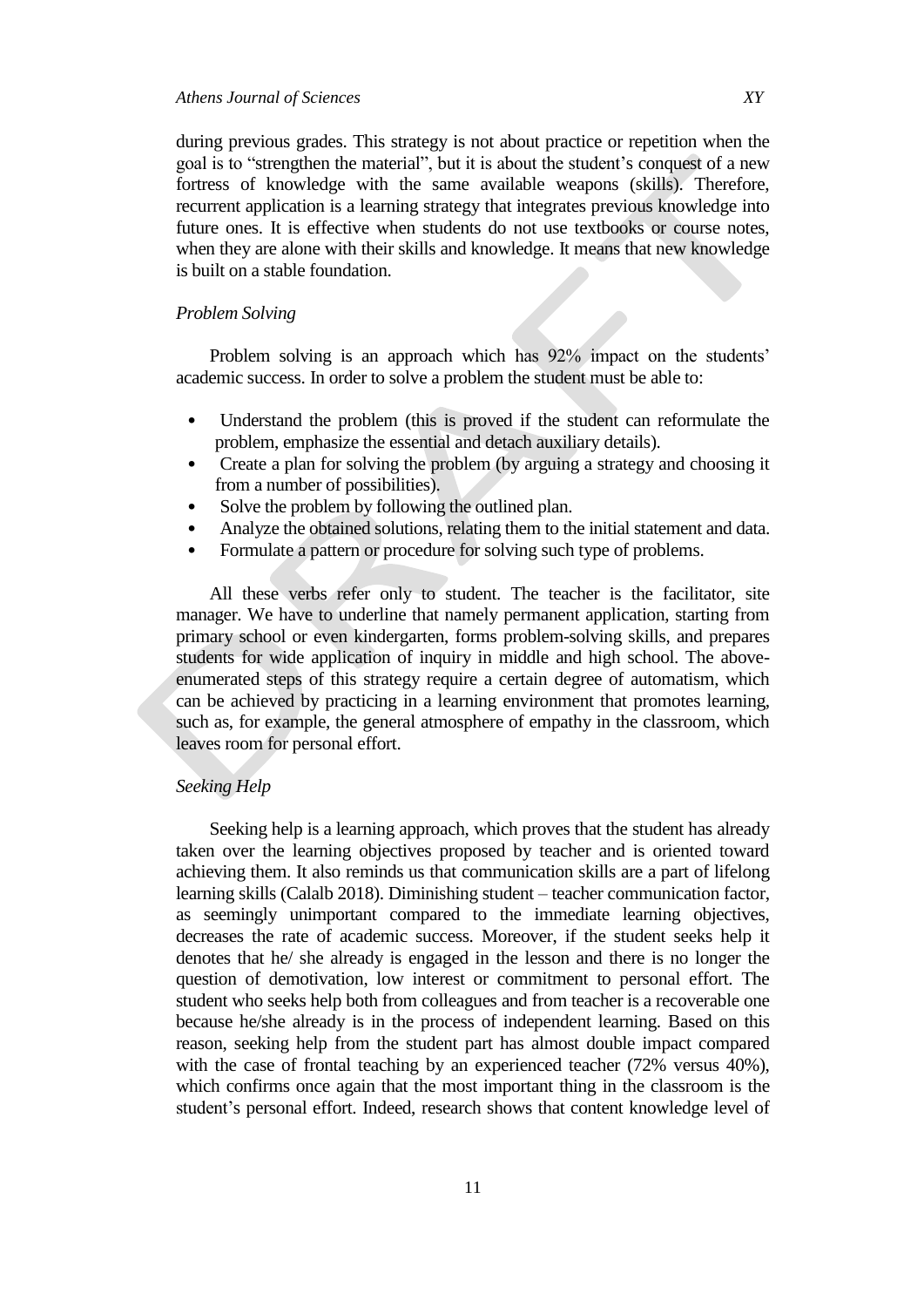the teacher does not have such a high impact on the students' success – about 17- 19%.

#### **Conclusions**

Conceptual understanding in physics school lab is achieved through several constructivist approaches: inquiry-based learning, problem- and project-based learning, case studies or just-in-time teaching. The concept of big scientific ideas is in the base of most of these approaches. The concept of *Learning by being* is developed and is demonstrated that LBB develops and enriches the ones of *Learning by understanding* and *Learning by doing* with the student's attitude, intrinsic motivation and ownership of cognitive goals. In this sense, *Learning by being* goes beyond metacognition. According to the LBB approach, for a successful learning process we should target the assumption of learning objectives by students. Within LBB, as in *Learning by understanding*, the tools of feedback and practice are highly requested, because feedback-based strategies, such as knowledge by the teacher of understanding degree and assumption by the students of cognitive goals, have high impact on students' academic achievement. Parallel use or the overlapping of several teaching and learning techniques gives a synergistic effect. Learning by being is achieved in the frame of an environment that encourages learning effort through the atmosphere of empathy.

#### **References**

- Aina JK (2018) *Physics learning and the application of multiple intelligences*. *Revista Brasileira de Gestão Ambiental e Sustentabilidade* 5(9): 381–391.
- Akanwa UN, Ovute AO (2014) *The effect of constructivist teaching model on SSS physics students' achievement and interest. IOSR Journal of Research & Method in Education (IOSR-JRME)* 4(1): 35–38.
- Anamezie R (2018) *Utilization of constructivist instructional method in teaching physics in secondary schools: interaction effects of method and location*. *World Journal of Innovative Research (WJIR)* 5(2): 11–15.
- Bao l, Koenig K (2019) *Physics education research for 21st century learning*. *Disciplinary and Interdisciplinary Science Education Research* 1(Nov): 2.
- Cahyadi V (2007) *Improving teaching and learning in introductory physics*. PhD Thesis. Christchurch, New Zealand: University of Canterbury.
- Calalb M (2017) *Pedagogia învățării prin investigație şi impactul ei asupra deprinderilor de cercetare științifică şi învățare pe tot parcursul vieții.* (The pedagogy of inquirybased learning and its impact on lifelong learning and research skills). *Studia Universitatis Moldaviae, seria Științe ale Educației* 5(105): 32–39.
- Calalb M (2018) The impact of inquiry based science education on the formation of lifelong learning skills. In *Future of Education, Conference Proceedings*, 655–661. 7<sup>th</sup> Edition. Italy: Ed. Libreria Universitaria.
- Crouch CH, Mazur E (2001) Peer instruction: ten years of experience and results. *American Journal of Physics* 69(9): 970.
- Harlen W (2010) *Principles and big ideas of science education*. Hatfield, UK: ASE.